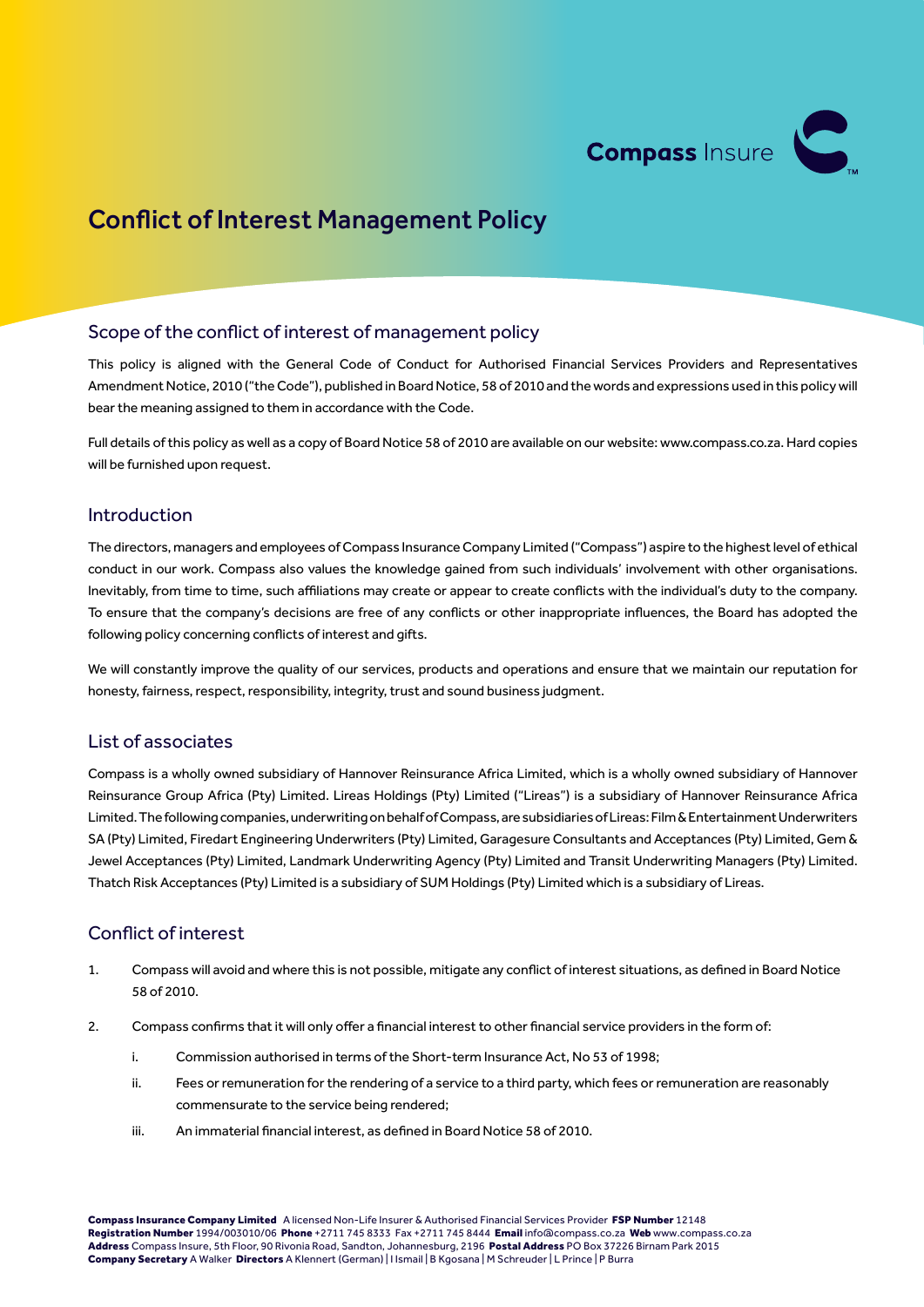3. Any immaterial financial interest offered to a financial service provider in 2 iii. above, must be fully disclosed in the company's electronic "Conflict of Interest & Gifts Register".

### Personal interest

All employees of the company must never permit their personal interests to conflict, or appear to conflict, with the interests of the company, its clients or associates. This may include but is not limited to:

- 1. Effecting a transaction that may benefit a third party at the expense of the client.
- 2. Involvement in an undertaking that competes, either wholly or partly, with the company. Any financial participation in companies which are in competition with Compass or its business partners is subject to the prior approval of the Board, however this does not apply to investments in JSE listed shares.
- 3. Additional paid employment outside of the company. Permission to take part in any additional paid employment, or any other activities which are aimed at profit generation, outside of the company, or during company time, must be obtained in advance and in writing from the Managing Director of Compass. (This excludes passive investments in any Stock Exchange or similar investments conducted either individually or through a private syndicate or group.) Approval for other employment or activities shall be declined if it could lower the employee's performance level at the workplace, if it is contrary to the employee's duties within the company, or if there is a potential risk of a conflict of interests.
- 4. Representation of the company in any transaction where an affiliation or non business relationship with the other party exists. All employees must be particularly careful not to represent Compass in any transaction where they have an outside business affiliation or relationship with any party that has an interest in that transaction. An employee may only represent the company in business transactions in which the employee or persons close to the employee is directly involved with the prior approval of the Board.

#### Gifts and other benefits

No employee is allowed to accept gifts or other benefits in connection with his/her business activities which go beyond accepted norms. The following limits and guidelines will apply in respect of all gifts:

- 1. Any gifts over the value of R1000.00 received in a calendar year from any work related source may not be accepted by any person within the organisation. The reported value of the gift is the fair market value on the date it was received.
- 2. Any gift in excess of R1000.00 which cannot easily be declined because of the nature of the business relationship must be approved by the Managing Director of Compass before it may be accepted. If approved, such gift must be recorded in the "Conflict of Interest & Gifts Register."
- 3. Any gifts between the value of R300.00 to R1000.00 may be accepted with Compass' EXCO consent, but must be registered in the "Conflict of Interest & Gifts Register".
- 4. Any gifts below the value of R300.00 may be accepted without Compass' EXCO approval, however if more than 3 gifts are received from the same client in any one calendar year details of each gift must be recorded in the "Conflict of Interest & Gifts Register".
- 5. If there is any doubt as to whether a gift is acceptable or not, or whether the value falls within any of the categories, the gift must be declared in the "Conflict of Interest & Gifts Register" and discussed with a Compass EXCO member.
- 6. Where the value of a gift is excessive, the gift must be returned gracefully.
- 7. Invitations to business dinners within usual business practices may be accepted. Invitations to entertainment functions such as sports events, shows or other social occasions may be accepted if they conform to usual business practices and provided that a representative of the host company is present. If there is any doubt, prior approval must be obtained from a Compass EXCO member; and